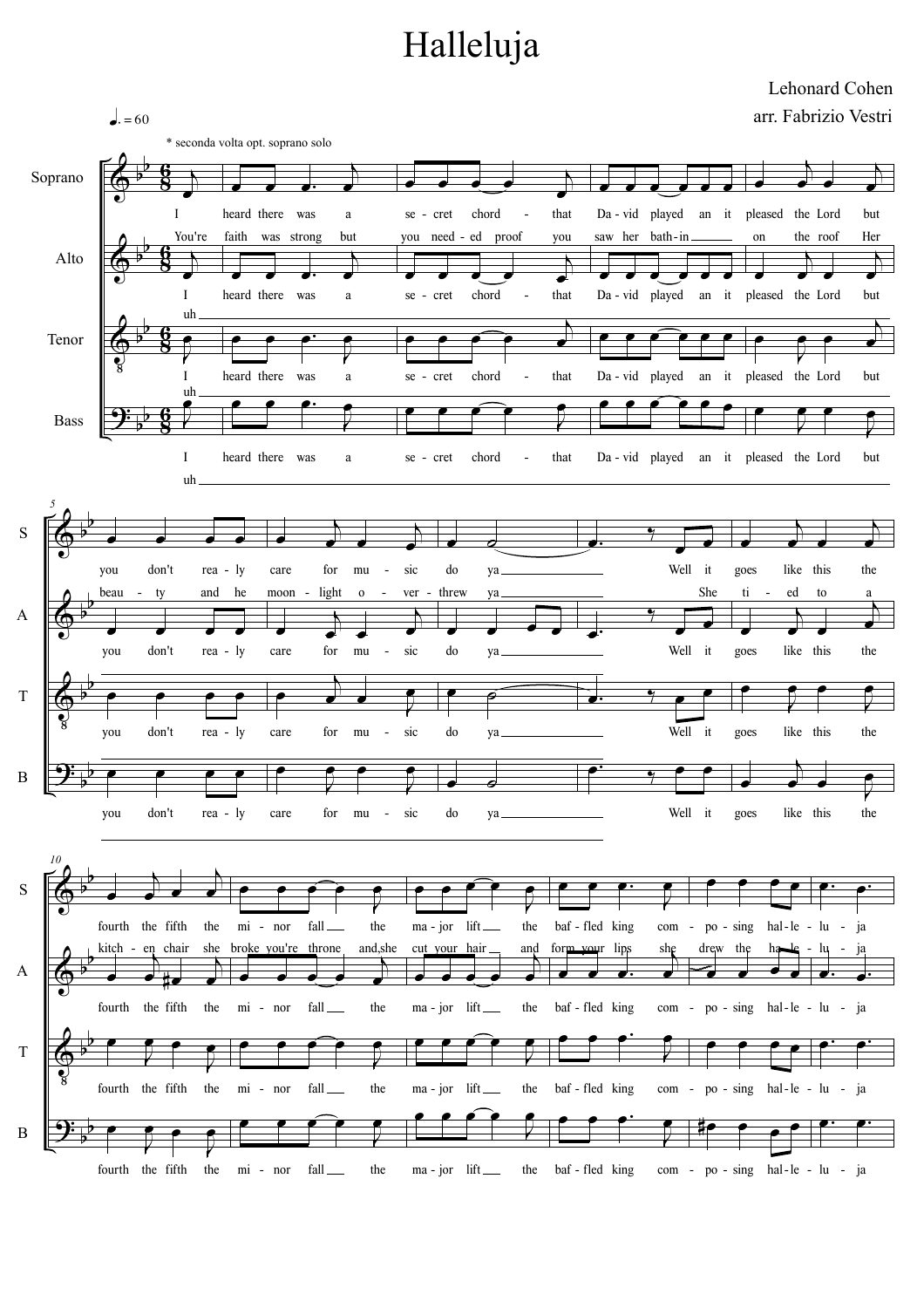Halleluja



 $\overline{2}$